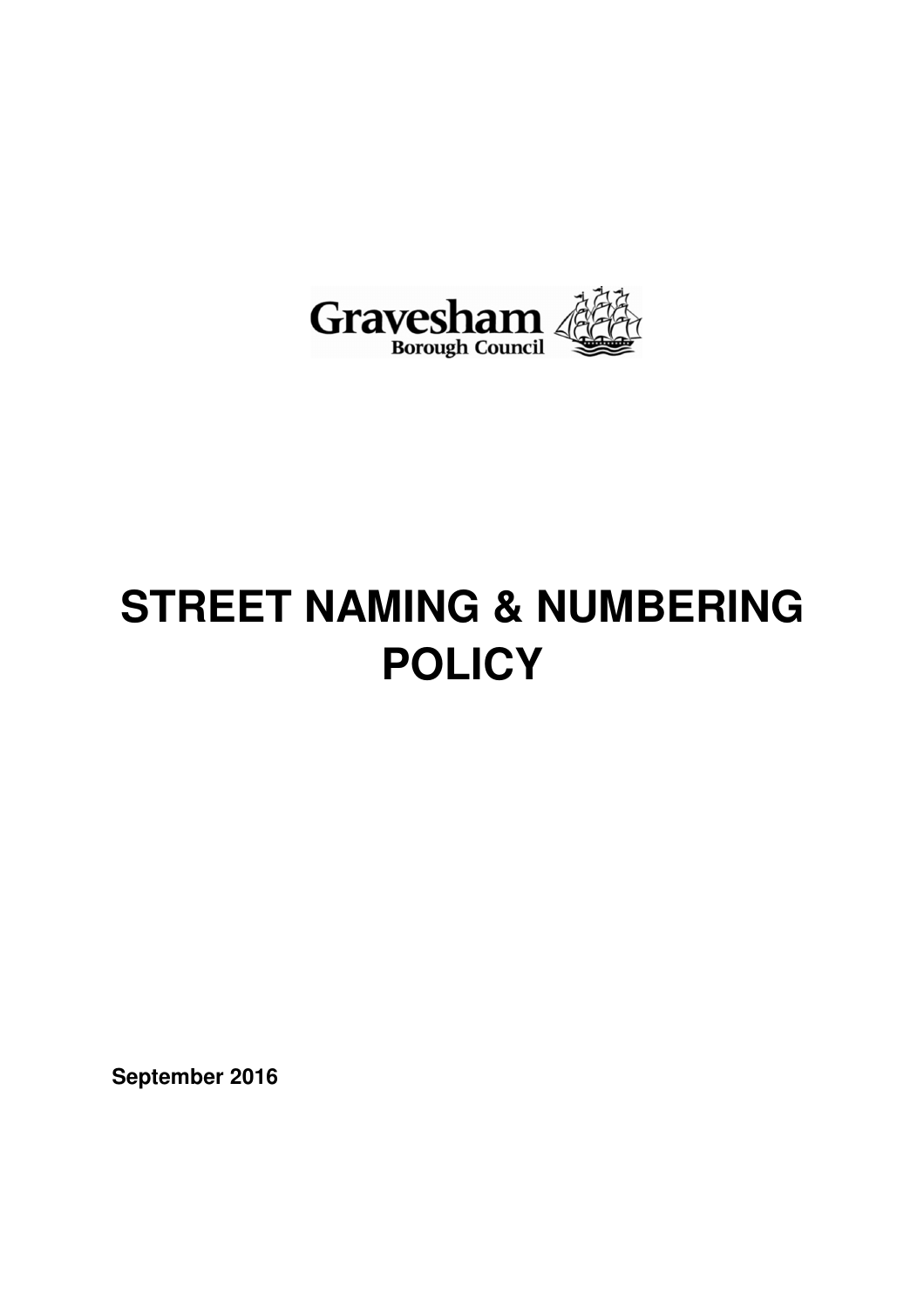#### **Contents**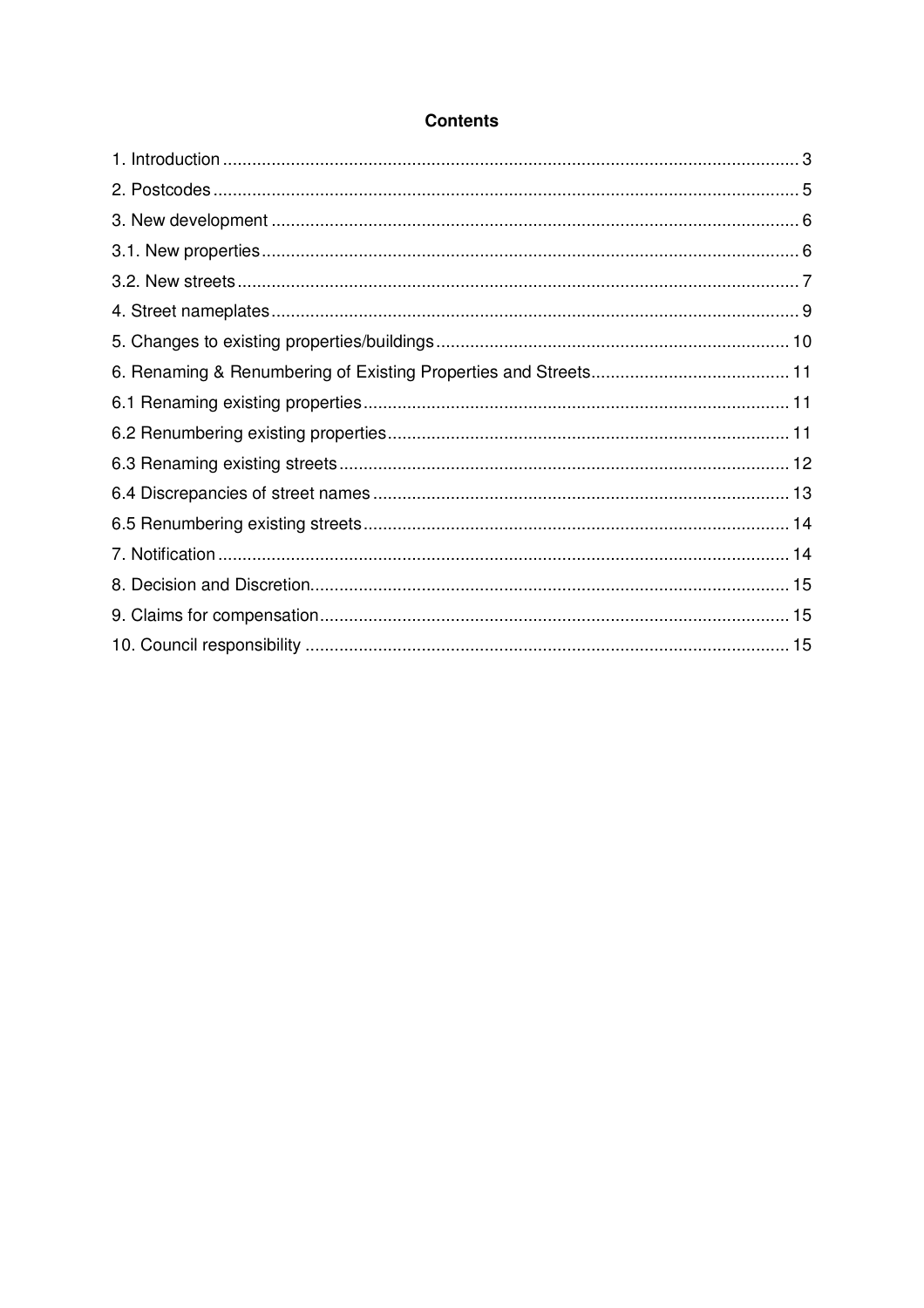#### **GRAVESHAM BOROUGH COUNCIL – STREET NAMING AND NUMBERING POLICY**

## **1. Introduction**

- 1.1 Street Naming and Numbering is carried out by Gravesham Borough Council under Section 17 and 18 of The Public Health Act 1925 and Section 64 and 65 of The Town Improvement Clauses Act 1847
- 1.1.1 Section 17 of The Public Health Act 1925 states that the Borough Council should be notified of proposed street names. The Council then has the power to object within one month after the receipt of such notice.
- 1.1.2 It is unlawful to use the proposed name or to erect a street name plate until the street name has been confirmed in writing by Gravesham Borough Council. Contravention attracts a fine under the provisions of the Criminal Justice Act 1982 (Section 37 (2) Standard Scale Level 1 offences). A daily penalty rate also applies in this case. The developer may appeal to the Magistrates Court within 21 days after the objection by the Council.
- 1.1.3 Section 18 of The Public Health Act 1925 gives the Borough Council the power to alter the street name or any part of a street and assign a street name to all or part of a street where a name has not been given.
- 1.1.4 Section 64 of the Town Improvement Clauses Act 1847 requires the Council to ensure houses and buildings are "to be marked with numbers as they think fit". We also have a responsibility to make sure that the street names are displayed. Should any person destroy, deface or put up another number or name other than the official one, then that person shall be liable to a penalty under the provisions of the Criminal Justice Act 1982 (Section 32 (2) Standard Scale Level 1 offences) for every such offence.
- 1.1.5 Section 65 of the Town Improvement Clauses Act 1847 states that occupiers of houses and other buildings in the streets shall mark their houses with such numbers as the Council approve of and shall renew such numbers as often as they become obliterated or defaced.
- 1.1.6 Under Section 64 and 65 of the Town Improvement Clauses Act 1847 we also have the authority to issue Renaming or Renumbering Orders where street names or numbers have been erected differently from what the Council approve of and see fit. Under Section 65, should any person fail to amend, replace or erect the approved number or name within one week after a Renaming or Renumbering Order is issued then that person shall be liable to a penalty under the provisions of the Criminal Justice Act 1982 (Section 32 (2) Standard Scale Level 1 offences) for every such offence.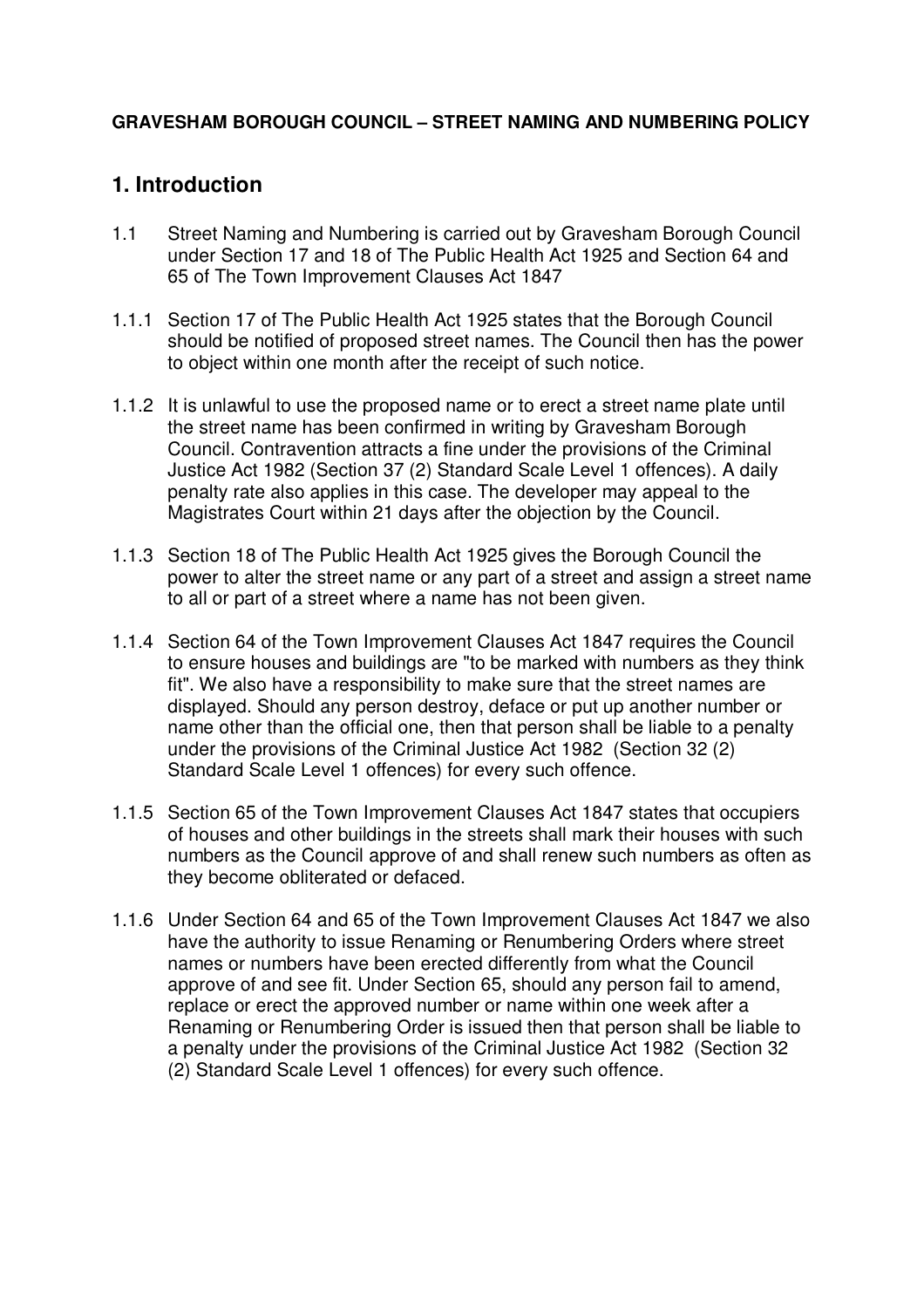- 1.2 The address of a property is an increasingly important issue. It is vital that the Emergency Services can locate a property quickly and efficiently. If a property is not registered, the owner or occupier can experience problems being connected to utilities and in obtaining goods and services, such as applying for a credit card or mortgage. If an address is unregistered this impacts on Land Registry, Royal Mail and other private companies that hold addresses. If an address is not registered, it will not show on databases and therefore companies will assume the property does not exist.
- 1.3 The Council has the responsibility to maintain a Local Land and Property Gazetteer (LLPG) which is a database of property addresses within Gravesham. This information also feeds into the National Land and Property Gazetteer (NLPG). The purpose of this control is to make sure that any new street names and building names and numbers are allocated logically. It should be noted that the LLPG provides geographic location information for all properties in the Borough. Within the LLPG addresses are held under the BS7666 addressing standard of:
	- Property number, house name or both
	- Name of street by which the property is accessed
	- Town
	- County
	- Postcode
- 1.4 If the property requires planning permission, we shall be unable to process any Street Naming and Numbering application until relevant Planning Permission has been granted.
- 1.5 We are unable to officially register mobile homes unless they are registered to pay council tax and have planning permission to be considered permanent dwellings. For information on registering annexes refer to Paragraph 5.4
- 1.6 Requests for changes can only be accepted from the owners of properties and not tenants. Tenants wishing to change the name of the property should make their request to the property's owner who, if they agree, will then apply to Gravesham Borough Council to change the name.
- 1.7 Anyone in the process of buying a house who does not like the property name must wait until after the completion date of the house sale before applying to change it.
- 1.8 Gravesham Borough Council will write and remind developers of the need to register for official addresses. If an application and payment of fees is not received within 3 months of the completion date, addresses may be allocated without postcodes to properties for the purpose of the emergency services, without further consultation with the developer. In this case external notifications, with the exception of the emergency services will not be sent out and properties may experience problems with services as described in Paragraph 1.2. Until the applicable fee is received, amendments will not be made or notification of new addresses sent out externally.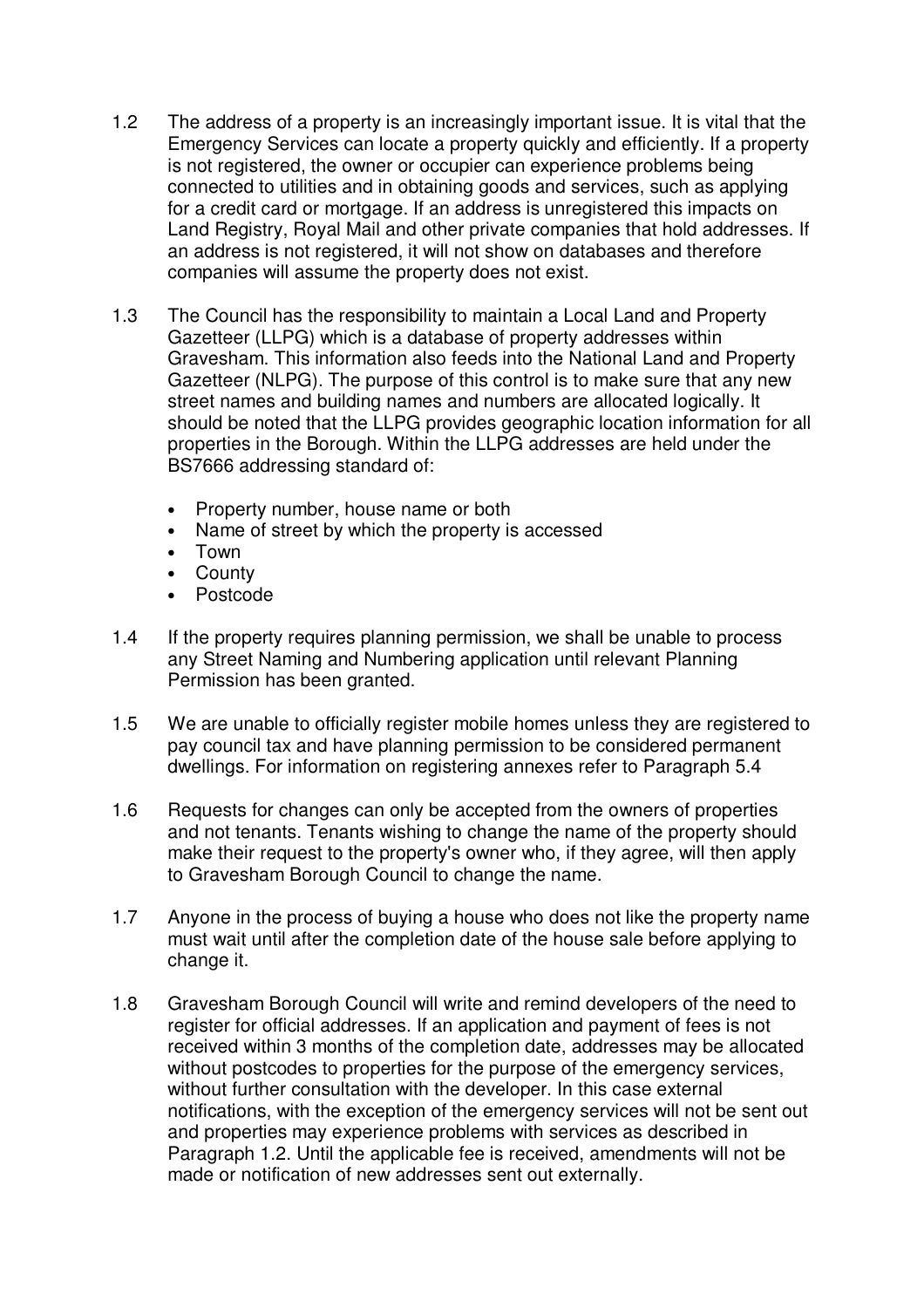- 1.9 Applications will be verified before payment is taken, which will involve administration work. Therefore refunds will not be made for the street naming and numbering service.
- 1.10 If any part of the street naming and numbering certificate needs to be reissued, e.g. following changes to developer schedules due to internal layout changes, a new application will need to be submitted with the appropriate fee.
- 1.11 The Street Naming and Numbering rules within this document are applicable across all scenarios of each type of application and are laid out for ease of use by the applicant to prevent repetitive paragraphs.

## **2. Postcodes**

- 2.1 Gravesham Borough Council is not responsible for issuing new postcodes; this is the responsibility of Royal Mail. Royal Mail, however, will not issue a postcode for a new street or property until requested to do so by the Council. For any complaints relating to the delivery of mail the occupier should contact the Royal Mail Customer Services.
- 2.2 Royal Mail will not issue postcodes to plots of land, only to dwellings or premises that have delivery points such as a post box.
- 2.3 Postcodes for commercial premises are allocated in the same way as residential premises, but a large company or business can apply to Royal Mail for its own code - known as a large user code. Application for a large user code is the responsibility of the user, as they will know what volume of mail they generate. Enquiries about postcodes can be dealt with direct at: Royal Mail Address Management Centre. Searches for postcodes can also be carried out on the Royal Mail Website.
- 2.4 Gravesham Borough Council is not responsible for the records held on Royal Mail's database.
- 2.5 A property developer or builder should not give any postal addresses, or postcodes, to potential occupiers, (for example via solicitors or estate agents) before formal approval has been issued by the Council because it is likely that any plot or unit numbering system used by the contractor or agent will not meet the requirements of the Council. The Council will not be liable for any costs or damages caused by failure to comply with this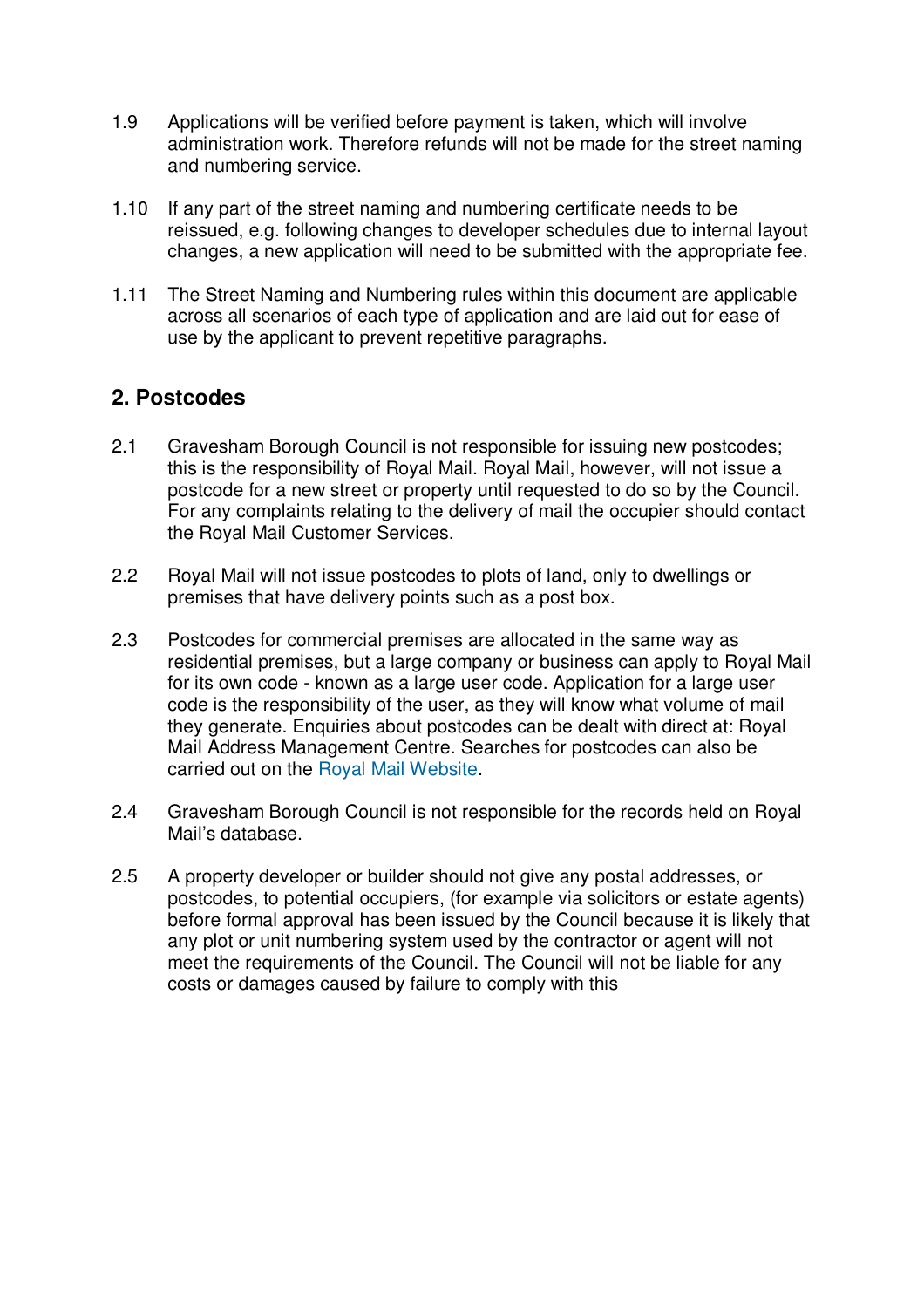## **3. New development**

#### **3.1. New properties**

- 3.1.1 Once building has commenced, we would advise that the application is delayed until the skeleton structure /first fit has been completed, in case changes are made to the final layouts. Once numbering has been applied and the first issue of official addresses confirmed, it will not be possible to change it without an application for re-numbering and re-issuing the certificate and the appropriate fee paid. On larger developments, where the properties are built in phases, we will try and make allowances in the numbering to accommodate subsequent phases.
- 3.1.2 Properties in a new street will be numbered with even numbers on the right side and odd numbers on the left from the start of the street. Through roads are numbered odds and evens in the direction they would be accessed from the centre of the town or community. Odds will be on left and evens on the right when travelling away from the Town Centre, however, numbering also depends on the layout of the development and roads.
- 3.1.3 For small cul-de-sacs, which are not likely to be extended in future, consecutive numbering in a clockwise direction will be applied, starting with number one on the left-hand side of the entrance to the cul-de-sac.
- 3.1.4 A proper sequence shall be maintained including the number 13. Numbers will not be omitted for superstitious or religious reasons.
- 3.1.5 Buildings (including those on corner sites) are numbered according to the street in which the main entrance is to be found. The manipulation of numbering in order to secure a "prestige" address or to avoid an address, which is thought to have undesired associations, will not be sanctioned.
- 3.1.6 Developments built between existing properties or in the grounds of an existing property, (i.e. infill plots) will be given the same property number as that before the infill followed by suffix of A, B, C etc. If circumstances do not allow this, (i.e. for 6 or more new properties) the new properties may be separately numbered with a name of a "terrace" "row" or "mews" added within the existing street address. This will be reviewed on a case by case basis at the discretion of the Street Naming and Numbering Officer.
- 3.1.7 Where an infill development is named with a "terrace" "row" or "mews" suffix, sufficient signage and name plates must be erected by the developer to distinguish the infill houses from the existing property numbers on the existing street. Gravesham Borough Council cannot be held responsible for misdelivered mail; this is the sole responsibility of the delivery company.
- 3.1.8 For a block of flats it is usual to give a street number to the block. Where there are not sufficient numbers available because of existing development or the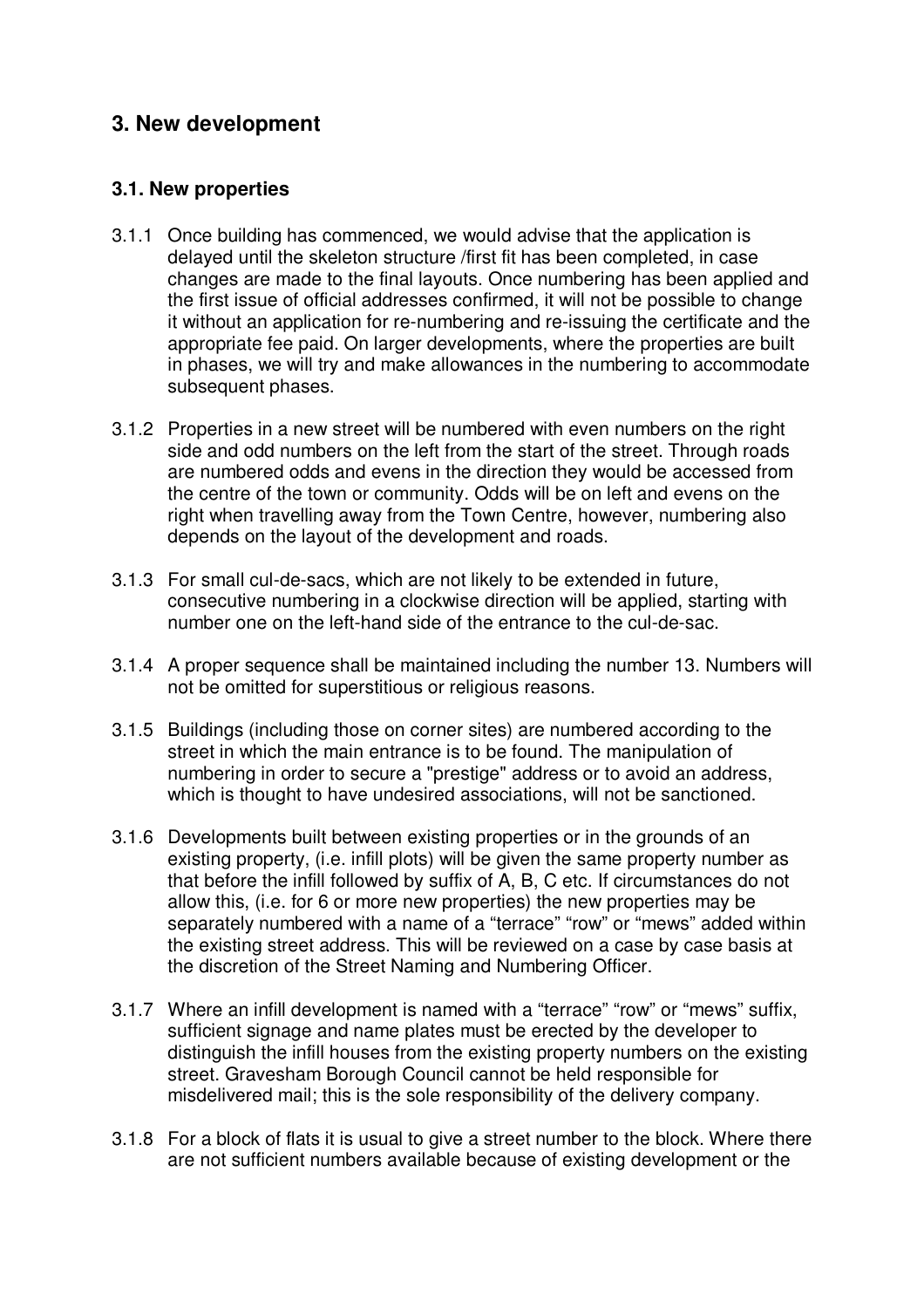block exceeds 10 dwellings, the block should be given a name. The following is a list of possible suffixes for block names:

| <b>Suffix</b> | <b>Reason for use</b>            |
|---------------|----------------------------------|
| Court         | Residential or commercial        |
| House         |                                  |
| Point         |                                  |
| Tower         | High block residential or office |

- 3.1.9 Descriptive addresses for flats, e.g. Ground Floor Flat or Flat Above, will not be approved. New blocks of flats should be sequentially numbered from the lowest floor level upwards with numbers ascending from the nearest flat to the floor entry point in a clockwise direction.
- 3.1.10 Where flats are created above existing commercial premises which have a number/name in the road the same numbering rules as with a new block of flats will apply. Letters will not normally be approved, however there may be circumstances where the flats are given a suffix a, b, c etc. This will be reviewed on a case by case basis at the discretion of the Street Naming and Numbering Officer.

#### **3.2. New streets**

#### **This section of the policy applies to new streets being created not existing streets, which may not meet the criteria. For existing streets see Section 6**

- 3.2.1 For new small developments (i.e. less than 10 properties) which share an access, a new street will not be created. Where a small development is not likely to be extended in the future, a name will be applied to the development and properties numbered as part of the primary road where possible.
- 3.2.2 If a new development includes new streets to be named and numbered please include a location plan that shows all the plots concerned marked with unique individual plot numbers and proposed street names. Please include floor plans for flats to indicate which levels these refer to so that the allocated numbering will be logical. The numbering will be carried out by Gravesham Borough Council in accordance with standard procedure.
- 3.2.3 Where new streets are created, the developer will provide nameplates in accordance with the Council's specification. (See Section 4 for further information)
- 3.2.4 A numbering sequence, rather than names will be applied to properties on all new streets.
- 3.2.5 To shorten the road naming process, applicants are advised to carry out research into the local area to identify suitable new names for roads and buildings. This encourages the use of names that reflect the local history and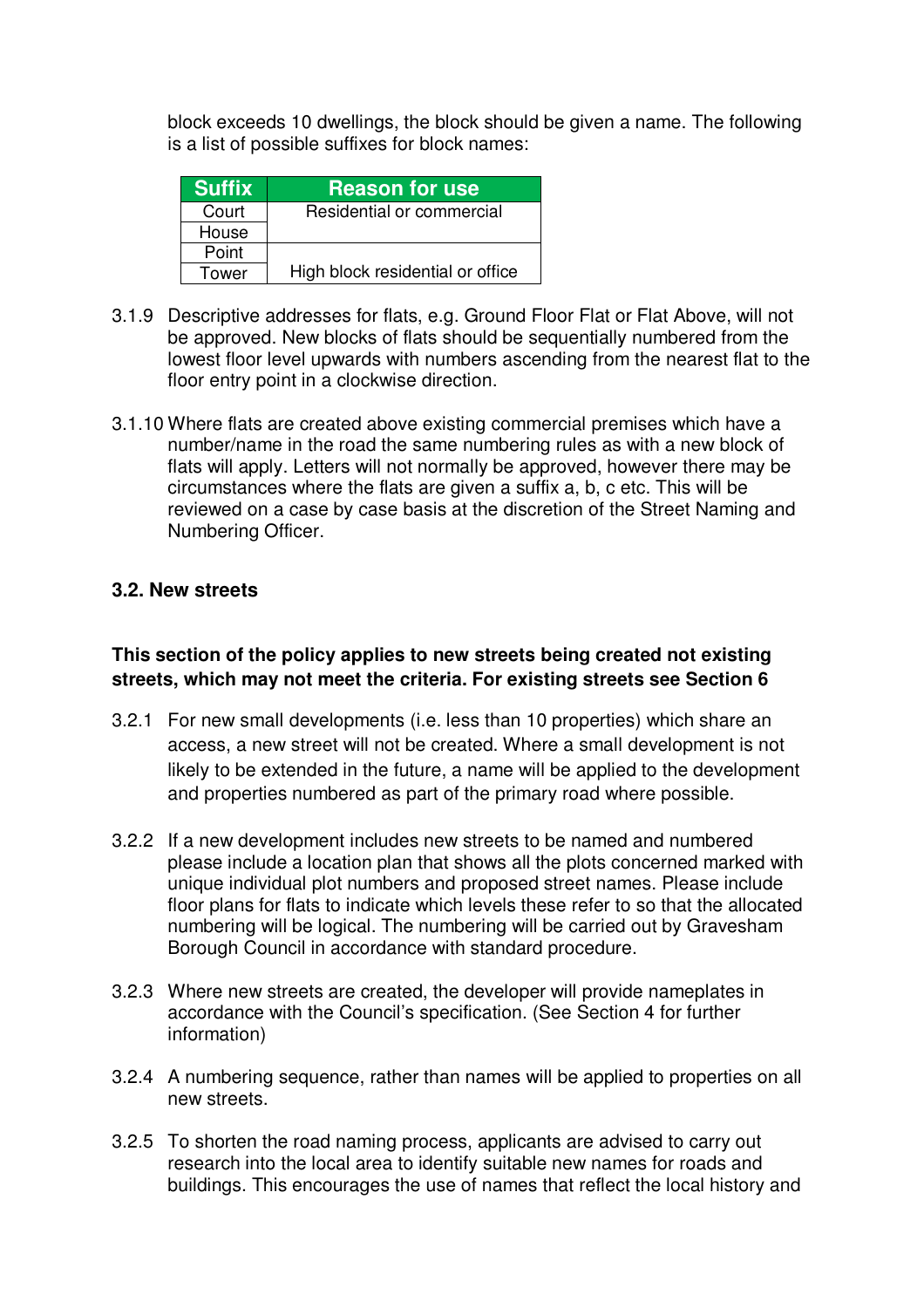character of the area. When deciding, preference will be given to local community suggestions.

- 3.2.6 You may make three suggestions for street names, stating the order of preference. Suggested names will not be accepted if they are likely to cause offence or will duplicate the name of another property/street in the area, which would cause confusion. Naming after a person still living (full name, first and last), or other organisations or companies etc. will not be permitted. Naming a road after members of the developer's family will also be unacceptable. Street names that breach rules of common decency, promote (or could be confused with) an active organisation, individual or advertisement will not be permitted.
- 3.2.7 Use of names with Royal connotations or any reference to the Royal family or their residences will not be permitted without written consent of the Lord Chamberlain's office
- 3.2.8 It is the responsibility of the Street Naming and Numbering officer to make the final decision on street names. If there is an objection or dispute about a proposed road name, the final decision will rest with the Street Naming and Numbering Officer. The developer may appeal to the Magistrates Court within 21 days after the after the objection by the Council
- 3.2.9 Street names should not be difficult to pronounce or awkward to spell. They must not cause offence, and must not be named after a living person. Street names should not start with 'The' or end with 's' if the s suggests a plural such as "Lanes". Street names must only contain characters found in the English alphabet. Numbers, characters, punctuation or symbols will not be permitted under the BS7666 addressing standards.
- 3.2.10 Where an area, field or previous building has names; activities, features, wildlife etc. historically associated with it, it is usual to preserve these in street names. Where there is no information to suggest a road name, it will be the responsibility of the Street Naming and Numbering officer to choose a new name.
- 3.2.11 If a suitable "local" name cannot be identified then any attractive name can be chosen. Where several roads are involved, a "theme" linking the names can be used to help identify the area.
- 3.2.12 Where a new road is an extension of an existing road it is not normally necessary to give that section a new name. In circumstances where an existing street is extended, it would be appropriate to continue to use the same street name. This would be subject to the limitations of the existing numbering scheme.
- 3.2.13 New street names must avoid duplicating any similar name already in use in an area. This includes phonetically similar names e.g. Churchill Road and Birch Hill Road. In accordance with national guidance a variation in the suffix, for example "street", "road", "avenue" will not be accepted as sufficient reason to duplicate a name (e.g. St Marys Way and St Marys Close).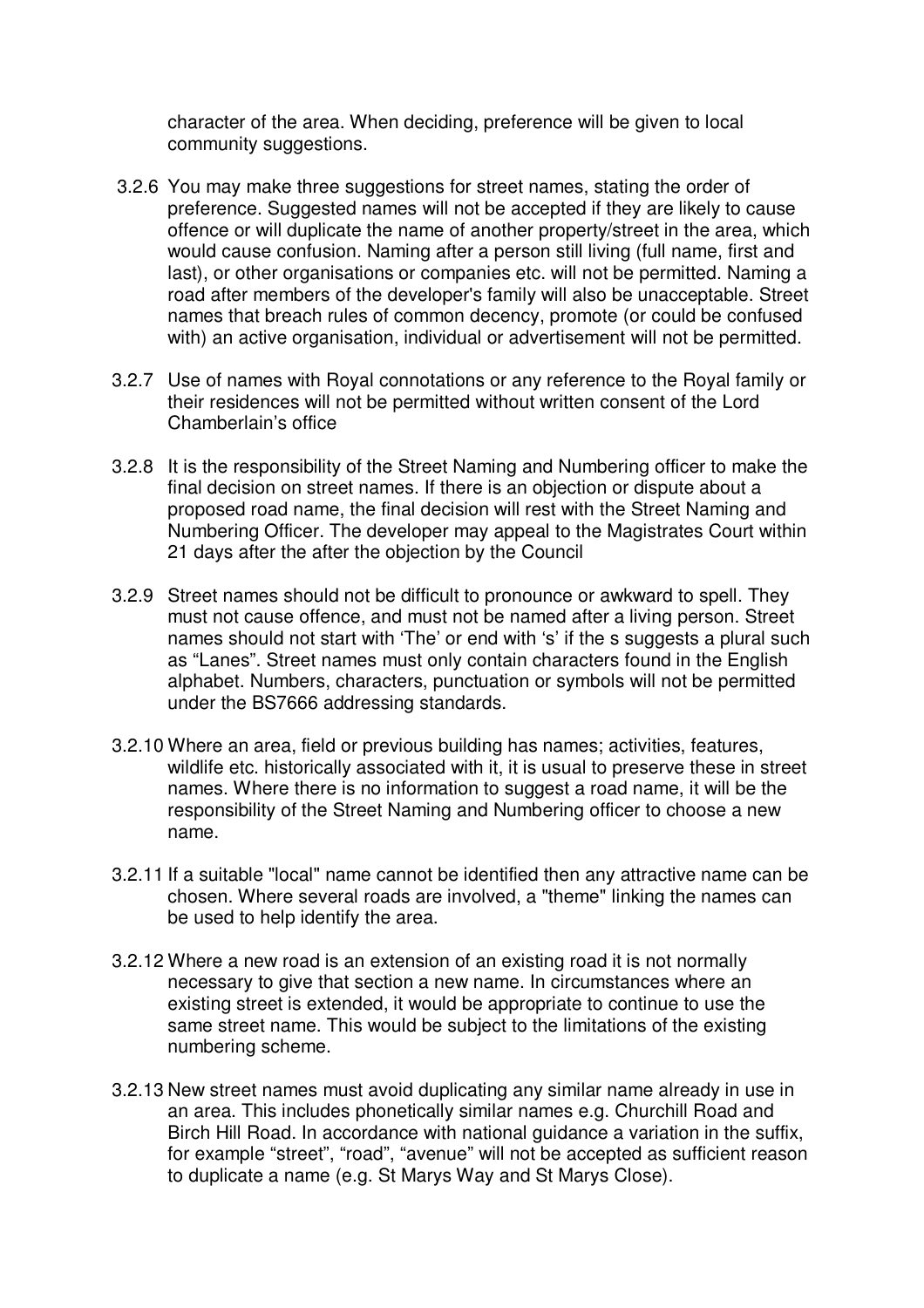- 3.2.14 Names that are aesthetically unsuitable must be avoided; e.g. Gasworks Road, Packemin Close, or names that are capable of deliberate misinterpretation e.g. Hoare Road, Typple Avenue
- 3.2.15 The use of North, East, South or West (as in Old Road East and Old Road West) is discouraged, and is only acceptable where the road is continuous and passes over a major junction. It is not acceptable when the road is in two separate parts with no vehicular access between the two. This applies to new street names only, not existing streets.
- 3.2.16 The following is a list of possible suffixes for new streets

| <b>Suffix</b> | <b>Reason for use</b>                                                 |
|---------------|-----------------------------------------------------------------------|
| Avenue        |                                                                       |
| <b>Drive</b>  |                                                                       |
| Grove         | For residential roads                                                 |
| Lane          |                                                                       |
| View          |                                                                       |
| Mead          | Only for exceptional circumstances. Near a navigable water course     |
| Rise/Row      | For residential roads. Only for exceptional circumstances             |
| Vale/Dene     |                                                                       |
| Court         | For small enclosed developments                                       |
| Yard          |                                                                       |
| Road          | For any thoroughfare                                                  |
| <b>Street</b> |                                                                       |
| Close         | For a cul-de-sac only                                                 |
| Crescent      | For a crescent shaped road                                            |
| Gardens       | Subject to there being no confusion with any local open space         |
| Hill          | For a hill only                                                       |
| <b>Mews</b>   | This is acceptable in appropriate circumstances, provided it does not |
|               | repeat the name of the road from which access is gained.              |
| Place         | Subject to there being no confusion with any local open space and     |
|               | provided does not repeat the name of the road from which access is    |
|               | gained.                                                               |
| Square        | For a square only                                                     |
| Terrace       | For a terrace of houses but NOT as a subsidiary name within another   |
|               | name                                                                  |
| Way           | For a major road                                                      |

3.2.17 All new pedestrian ways should end with Walk, Path or Alley.

## **4. Street nameplates**

4.1 Developers will be expected to pay for and install nameplates for all new streets to the Council's specification. The developer will agree the proposed locations of the nameplates with Kent County Council.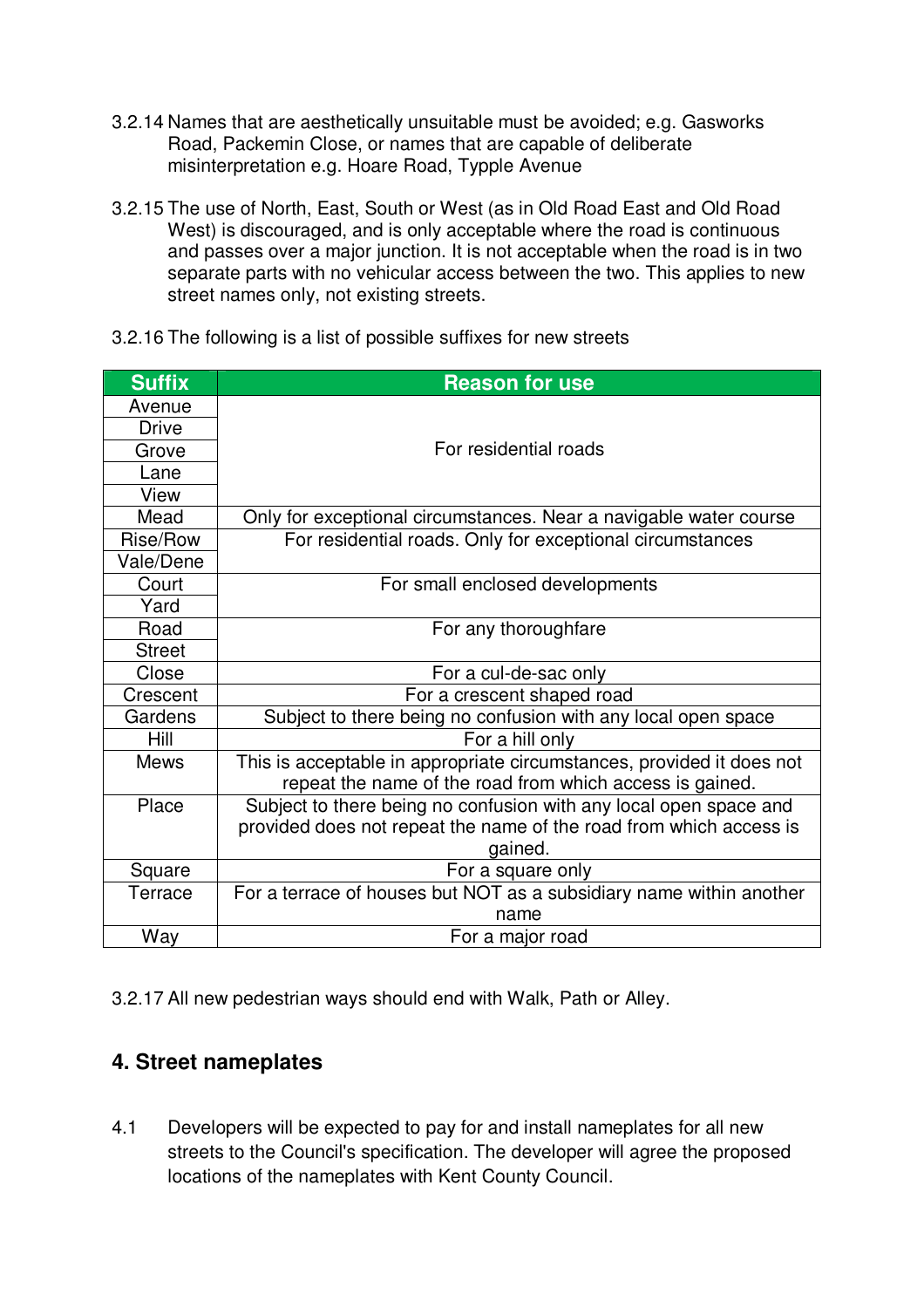4.2 The Council will attempt to ensure that, in due course and subject to available resources that every populated road in the district will have nameplates.

## **5. Changes to existing properties/buildings**

- 5.1 The Council will assume that a replacement dwelling or unit will retain the original property name / number. If the replacement dwelling requires a name change, a new application will be needed. Numbered replacement dwellings must retain the original number.
- 5.2 The merging of two or more existing properties will also require re-addressing. Properties will retain part of the previous address. For example properties merged at 4 High Street and 6 High Street would take on the new address of 4-6 High Street
- 5.3 Where a building is split into bedsits, the individual units within the building will not be given individual postal addresses, unless they each have a dedicated letter box or delivery point. Otherwise one main address will be given where post is delivered to one communal delivery point.
- 5.4 Annexes will not be issued with official postal addresses unless they follow the street naming and numbering process. If the planning permission requires them to be used as ancillary to the main dwelling, then the main dwelling should be used for postal address purposes. In this circumstance, addresses will not be allocated for the purpose of receiving services.
- 5.5 Gravesham Borough Council will not under any circumstances register or issue a postal address to holiday mobile homes, ancillary annexes or plots of land, whether for the receipt of post or services.
- 5.6 When commercial units or residential properties are converted and/or subdivided or have a change of use, an application should be made to the Council for the new units to be given official addresses.
- 5.7 Business properties will be allocated an address with a number within a street, or as a Unit number within a business park or industrial estate. Where commercial premises or units have not previously been allocated a number or name (other than the trading name of the occupant) the Council will apply a number or name to provide a consistent primary identifier. This will enable the emergency services to locate the property and will avoid the need for a new address application each time the unit/building changes hands.
- 5.8 Derelict properties that are uninhabitable will be held in the Gazetteer address database records with a reserved 'non-postal' address. Following the renovation of a derelict property the address will require activation.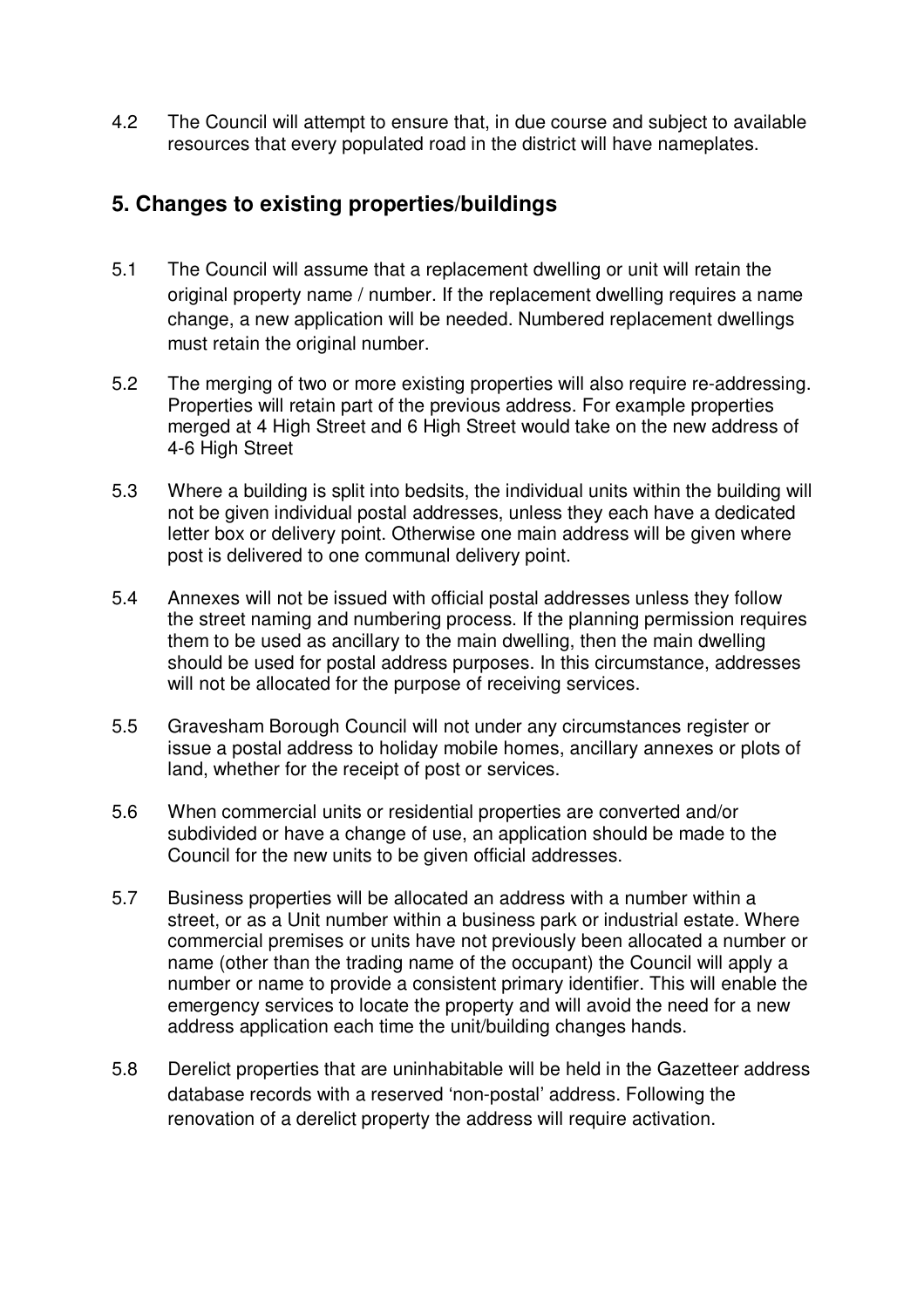# **6. Renaming & Renumbering of Existing Properties and Streets**

## **6.1 Renaming existing properties**

- 6.1.1 In streets where existing properties are not numbered it is essential that the houses are officially allocated names.
- 6.1.2 Applicants may make three suggestions for property names, stating the order of preference. Names that breach rules of common decency, or promote an active organisation or individual, will not be approved. Names deemed offensive in terms of race, faith/religion, gender, disability, age, sexual orientation or inappropriate language will not be permitted.
- 6.1.3 Suggested names will not be accepted if they are difficult to pronounce, likely to cause offence or will duplicate or repeat the name of another property, building or street name in the surrounding area, which would cause confusion. For example duplicated house names along the same road or within the same postcode sector will not be permitted. A postcode sector is identified by the first character of the second part of a postcode e.g. DA12 3\*\*
- 6.1.4 Naming properties or buildings after a person still living (full name, first and last), or other organisations or companies etc. will not be permitted. This avoids the potential impact of any future negative publicity. Naming after members of the developer's family will also be unacceptable.
- 6.1.5 Use of names with Royal connotations or any reference to the Royal family or their residences will not be permitted without written consent of the Lord Chamberlain's office.
- 6.1.6 Building names must only contain characters found in the English alphabet. Numbers, characters, punctuation or symbols will not be permitted under the BS7666 addressing standards.
- 6.1.7 It is the responsibility of the Street Naming and Numbering officer to make the final decision on property names. This is based on a case by case basis and factors such as locality and duplicate addresses or addresses that could cause confusion for the emergency services will be taken into account

## **6.2 Renumbering existing properties**

6.2.1 Renumbering of properties is not acceptable. Once a property has been officially allocated a number, it cannot be changed or removed from the address and must be clearly displayed on the property. The owner is obliged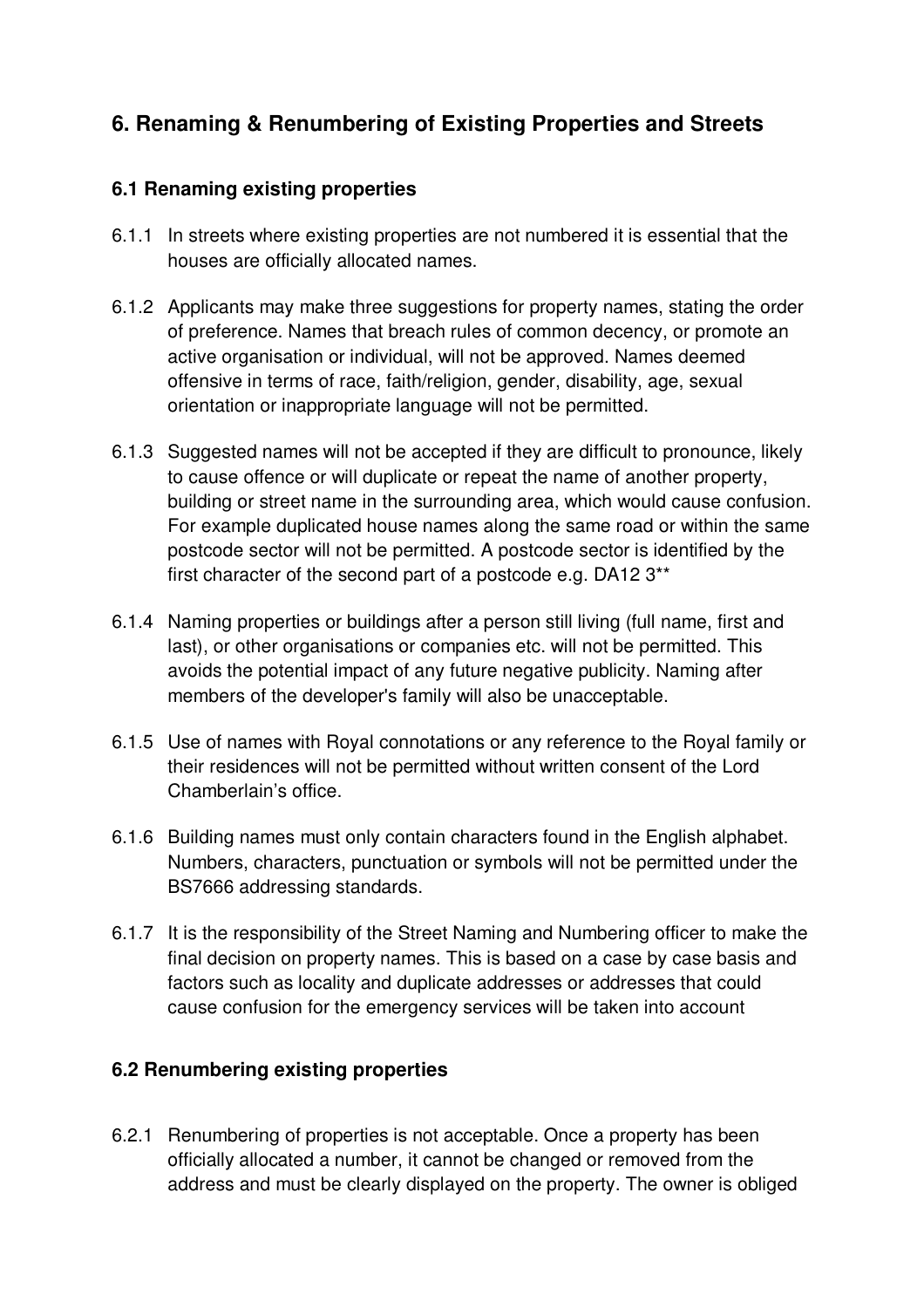to use this number under Sections 64 and 65 of The Town Improvement Clauses Act 1847.

- 6.2.2 Where a name has been added to a property with a number, the number must always be included; the name cannot be regarded as an alternative. The property name and number must be clearly displayed on the property by the owner and be visible from the highway. This is enforceable under Section 64 of The Towns Improvement Clauses Act 1847, where such persons shall be liable to a penalty under the provisions of the Criminal Justice Act 1982 (Section 37 (2) Standard Scale Level 1 offences).
- 6.2.3 In the case of an inconsistency in an address, the version of address that is most commonly used on other databases such as Royal Mail and Land Registry will be accepted. For example a Flat that is referred to as both Flat 1 and Flat A by multiple organisations. Cases like this often occur when a customer is applying for a mortgage but have a non-registered address. In these circumstances all other databases will be checked and the final decision will lay with the Council.

#### **6.3 Renaming existing streets**

#### **This section of the policy applies to existing streets. For new streets see Section 3.**

- 6.3.1 Renaming an existing street is to be avoided unless the benefits clearly outweigh the obvious disadvantages. On rare occasions where this becomes necessary it is usually only done as a last resort when there is confusion over the street's name
- 6.3.2 Where a road is renamed the naming rules in Section 3.2 still apply when suggesting a new street name.
- 6.3.3 There may be instances where a road has been formally named by the Council but does not appear on Royal Mail's Postal Address file. This is most likely in streets which do not have any properties that receive post. We will try to resolve any discrepancies wherever possible by consulting with Royal Mail. However, Gravesham Borough Council are not responsible for Royal Mail's database.
- 6.3.4 To change a street name, the Council will, under Section 18 of The Public Health Act, post a notice of the order at each end of the street and send consultation letters to the properties within the affected street.
- 6.3.5 The consultation process will run for 28 calendar days from when the consultation letters are sent and will be implemented before any agreement is given.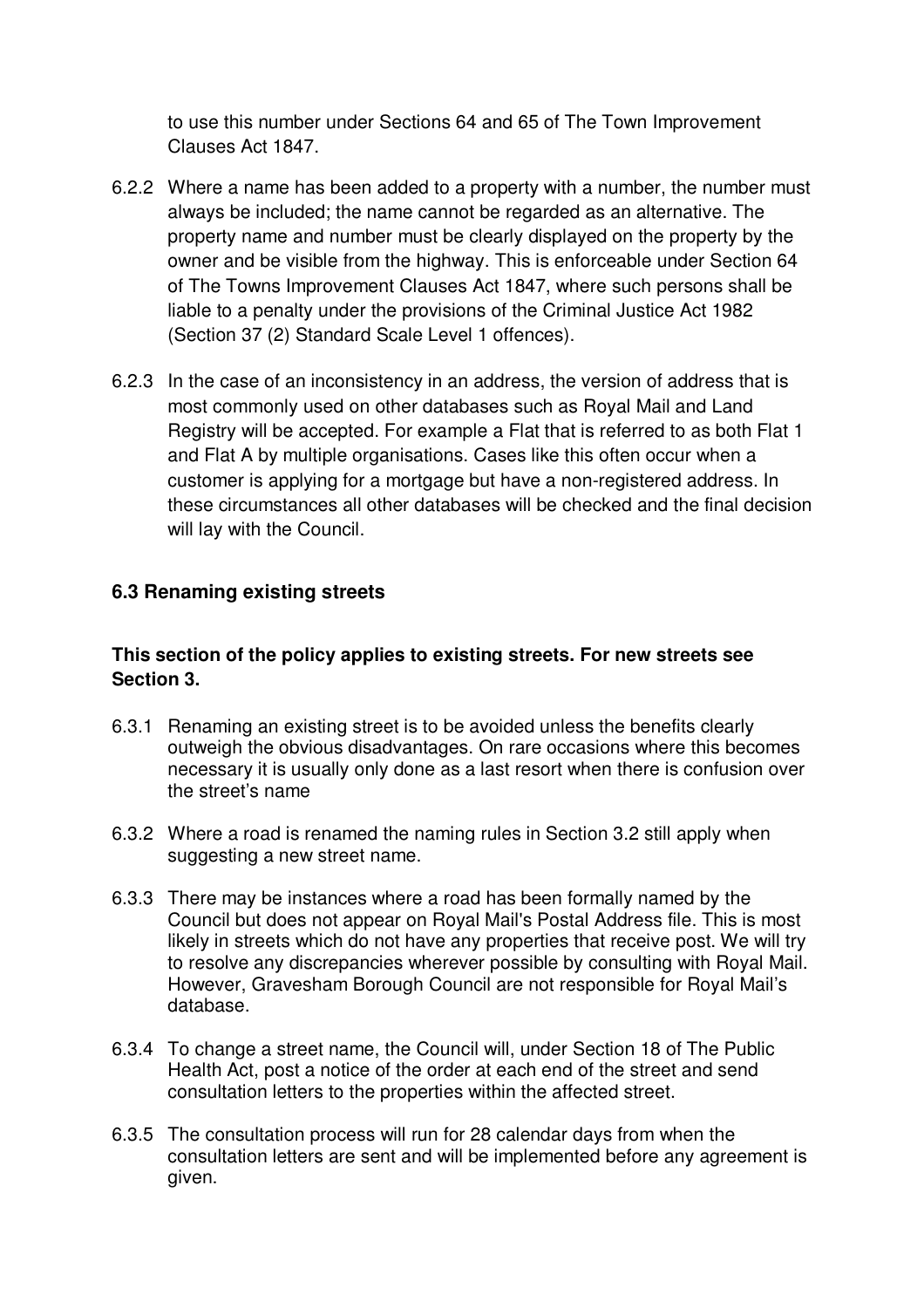6.3.6 Any person aggrieved by the intended order of the Council to alter the street name may appeal to a Magistrates court within 21 days after the posting of the notice and consultation.

#### **6.4 Discrepancies of street names**

- 6.4.1 Where the Council is made aware that a street name has possibly been recorded incorrectly or inaccurately it will:-
	- Check any deeds and documents that the council has for any evidence of the street name used historically including historical Street Naming and Numbering certificates.
	- Check historical maps, department records and any other records the council hold that may provide supporting evidence for consideration prior to making a decision.
	- Check existing street name plates. Generally these are deemed to be correct unless proved otherwise
	- Check Kent County Council Highways records
	- Consult with the Parish Council (where the street is situated in rural areas)
- 6.4.2 If evidence comes to light that the street name currently recorded and/or on display is not correct, the Council will consider two courses of action:
	- Where the error is inconsistency in spelling or composition the Council will make a decision based on the most frequent use, and earliest recorded form, of the street name.
	- Where the error is more significant the Council will consult with, and ballot, the owners of the properties in the street. After the owners have been consulted, and after taking into consideration the factors listed above, we will consider making an order to change the street name following the same procedure detailed in section 6.3 of this policy.
- 6.4.3 In both circumstances of section 6.4.2 the Council will write to each property confirming the address of the property (i.e. whether we change the existing name or not). We will also circulate the official address to other council departments and interested parties such as the emergency services, Royal Mail and utilities to ensure address consistency.
- 6.4.4 Where the Council considers there is not sufficient evidence to justify the change, the existing name will remain, unless an application and subsequent fee is made to rename the road following the above guidance for requested changes.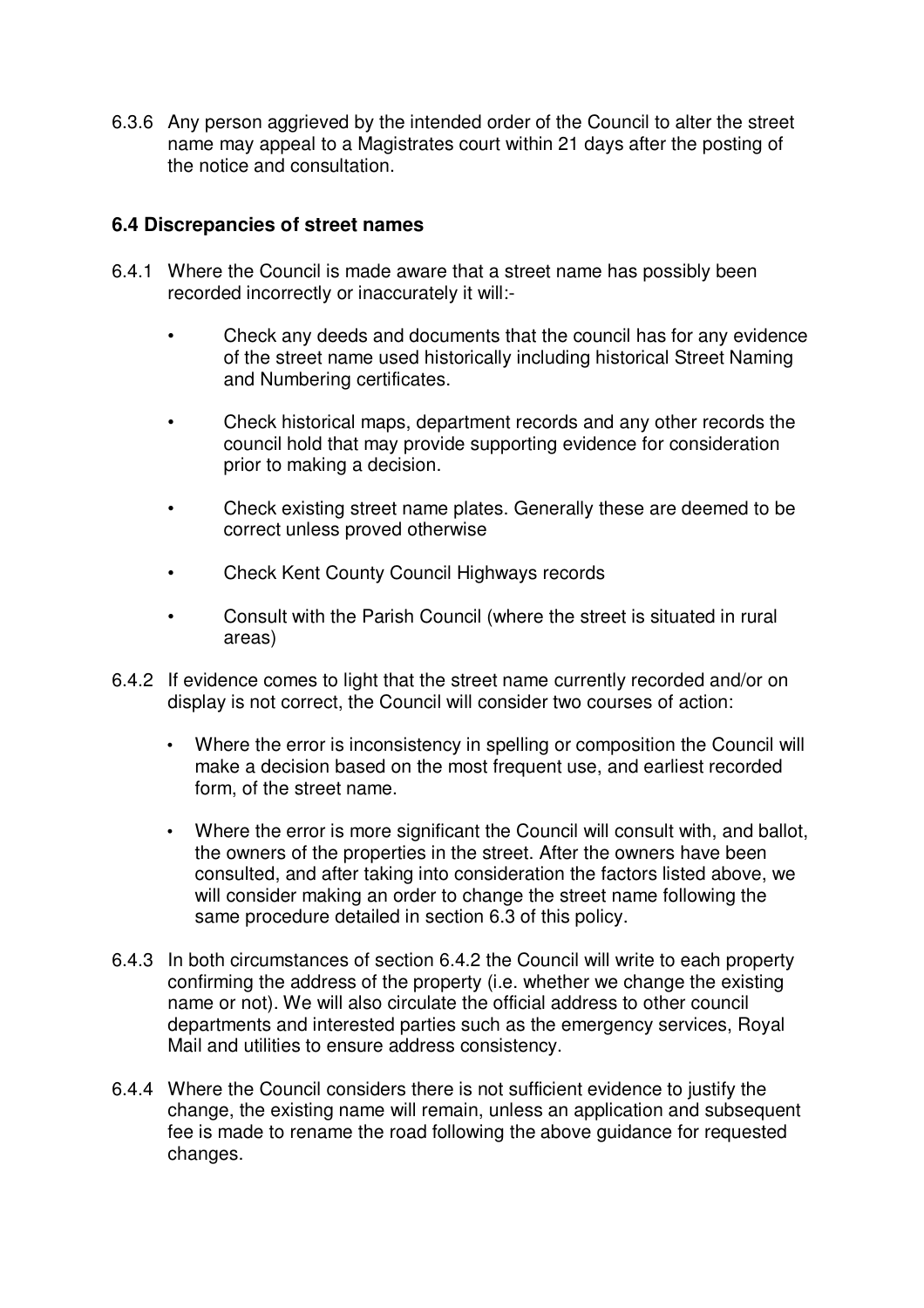6.4.5 We will consult with Parish Councils where necessary when there is the need for local knowledge, i.e. regarding pre-existing unofficial street names or where specified streets start and finish.

## **6.5 Renumbering existing streets**

- 6.5.1 Renumbering the properties in whole or part of an existing street is to be avoided unless the benefits clearly outweigh the obvious disadvantages. On rare occasions where this becomes necessary it is usually only done as a last resort when:
	- There is confusion over numbering in the street
	- New properties are built in an existing street and there is a need for other properties to be renumbered to accommodate the new properties. This is a very rare occurrence.
	- Named-only properties in a street are deemed to be causing confusion for the emergency services, deliveries or visitors.
- 6.5.2 Properties will not be renumbered in circumstances whereby delivery companies fail to correctly deliver post. This is the full responsibility of the delivery company.
- 6.5.3 Existing residents and business owners will be consulted using the same procedure as that for renaming a street (Section 6.3). Royal Mail and the emergency services will also be consulted.

# **7. Notification**

- 7.1 We will notify the following of any numbering, naming or renaming:
	- Council Tax
	- Electoral Registration
	- Emergency Services
	- Kent Highways
	- Land Registry
	- NLPG (National Land and Property Gazetteer)
	- Ordnance Survey
	- Royal Mail Address Development Team
	- Southern Water
	- Valuation Office
- 7.2 It is the responsibility of the applicant to notify all their personal contacts.
- 7.3 A confirmation letter and schedule (if applicable) will be sent to the customer/developer when the application is completed. It is advisable this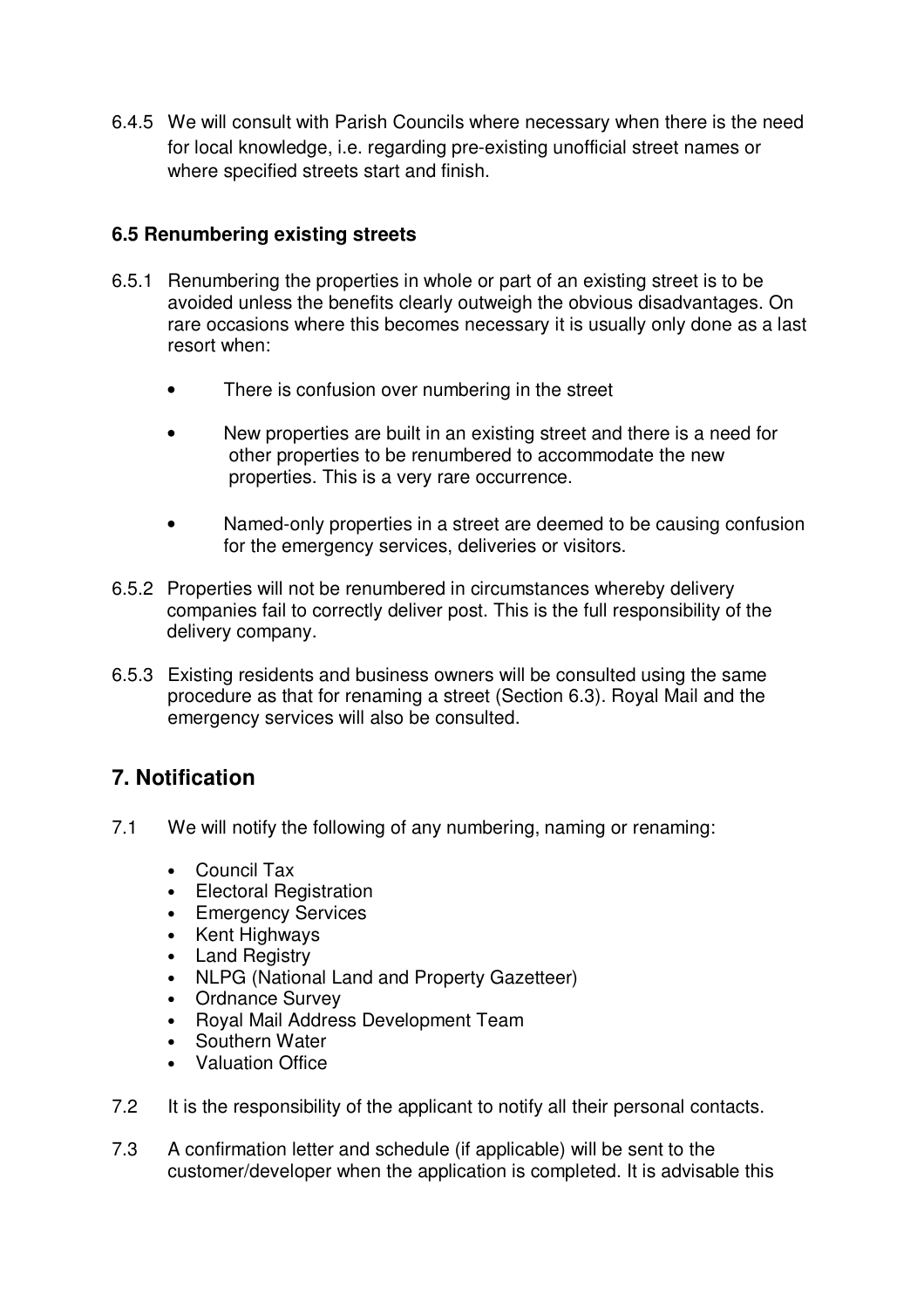letter is kept in a safe place with the deeds to the property as an administration fee will be applicable for a replacement copy.

# **8. Decision and Discretion**

- 8.1 The Council's decision is final for the naming of roads, re-naming of roads, numbering or re-numbering and is at the discretion of the Head of Service Delivery in consultation with the Portfolio Holder/Ward Councillor delegated to the responsibility of the Street Naming and Numbering Officer.
- 8.2 If any resident/owner or interested party wishes to appeal against a decision of the Council they should in the first instance seek to do so through the Council's complaints procedure. If this fails to resolve the issue, they have the right to seek redress through the Magistrate's Court under the Public Health Act 1925.

## **9. Claims for compensation**

- 9.1 Misdelivered mail is the sole responsibility of the delivery company. Gravesham Borough Council is not liable for any claims for compensation arising directly or indirectly from the naming of roads, numbering or renumbering of properties.
- 9.2 No refunds will be made for the Street Naming and Numbering process as per paragraph 1.9 of this policy.

# **10. Council responsibility**

Gravesham Borough Council is not responsible for the following:

- 10.1 Correspondence and deliveries not being delivered to the correct address. Any complaints should be directed to the Royal Mail, Customer Services.
- 10.2 The address being unavailable on databases used by third parties, such as retail outlets (including Internet based ones).
- 10.3 Ordnance Survey or other providers, maps or plans not featuring any new properties or roads.
- 10.4 Issuing postcodes is entirely Royal Mail's responsibility. Royal Mail will not issue postcodes to addresses such as plots of land that are not capable of receiving mail. If a property requiring a postcode does not meet Royal Mail's criteria for a postal address and a postcode is refused, we do not have the power to change this decision. Refer to Section 2 for further information on postcodes.